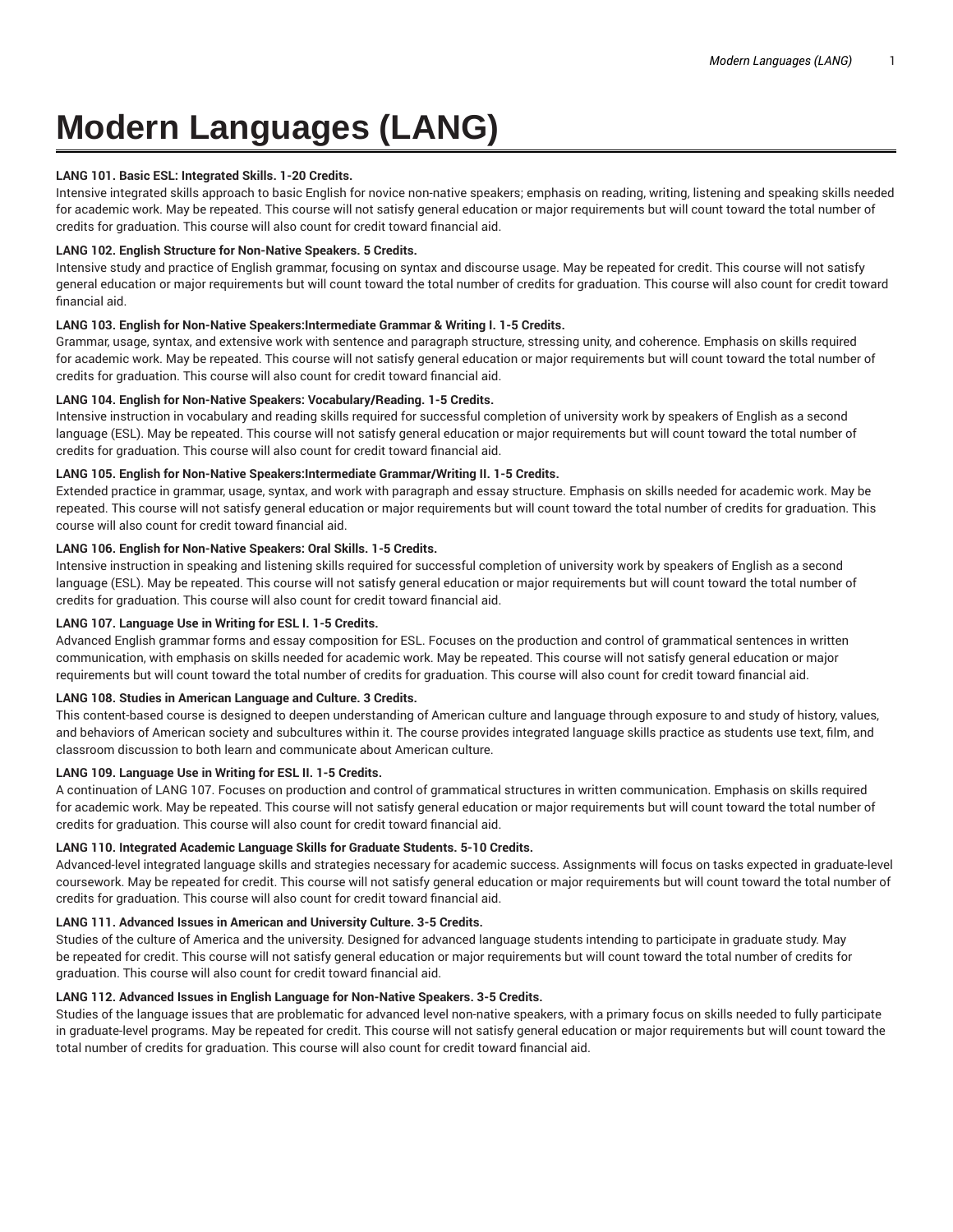# **LANG 194. Individual Study. 1-5 Credits.**

**LANG 196. Field Experience. 1-15 Credits.**

**LANG 199. Special Topics. 1-5 Credits.**

**LANG 291. Seminar. 1-5 Credits.**

#### **LANG 292. Global Practicum: Study Abroad. 1-15 Credits.**

Pre-Arranged study at accredited foreign institutions (study abroad), domestic institutions (National Student Exchange) or on approved study abroad programs. Pre-requisite: Sophomore standing and prior approval by International Student and Study Abroad Services and major department. Graded 'P'or 'F' (Undergraduate), or 'S' or 'U' (Graduate).

**LANG 294. Individual Study. 1-5 Credits.**

**LANG 299. Special Topics. 1-5 Credits.**

# **LANG 379. Global Seminar. 1-6 Credits.**

NDSU instructed experience or field study in a foreign country. Conducted in English for residence credit. Pre-requisite: Prior approval by International Student and Study Abroad Services and major department. May be repeated. Standard Grading.

#### **LANG 391. Seminar. 1-3 Credits.**

#### **LANG 392. Global Practicum: Study Abroad. 1-15 Credits.**

Pre-Arranged study at accredited foreign institutions (study abroad), domestic institutions (National Student Exchange) or on approved study abroad programs. Pre-requisite: Sophomore standing and prior approval by International Student and Study Abroad Services and major department. Graded 'P'or 'F' (Undergraduate), or 'S' or 'U' (Graduate).

**LANG 394. Individual Study. 1-5 Credits.**

**LANG 399. Special Topics. 1-5 Credits.**

#### **LANG 406. Oral English Language Strategies and Skills for Presentation. 2 Credits.**

This course is designed to help non-native speakers of English speak more effectively and confidently in professional contexts such as research presentations at conferences, competitions, poster sessions, job/internship interviews, or a dissertation defense. {Also offered for graduate credit - see LANG 606.}.

**LANG 491H. Seminar. 1-3 Credits.**

**LANG 491. Seminar. 1-5 Credits.**

# **LANG 492. Global Practicum: Study Abroad. 1-15 Credits.**

Pre-Arranged study at accredited foreign institutions (study abroad), domestic institutions (National Student Exchange) or on approved study abroad programs. Pre-requisite: Sophomore standing and prior approval by International Student and Study Abroad Services and major department. Graded 'P'or 'F' (Undergraduate), or 'S' or 'U' (Graduate).

# **LANG 494. Individual Study. 1-5 Credits.**

**LANG 496. Field Experience. 1-15 Credits.**

**LANG 499. Special Topics. 1-5 Credits.**

#### **LANG 606. Oral English Language Strategies and Skills for Presentation. 2 Credits.**

This course is designed to help non-native speakers of English speak more effectively and confidently in professional contexts such as research presentations at conferences, competitions, poster sessions, job/internship interviews, or a dissertation defense. {Also offered for undergraduate credit - see LANG 406.}.

#### **LANG 690. Graduate Seminar. 1-5 Credits.**

**LANG 696. Special Topics. 1-5 Credits.**

#### **LANG 701. English Language and Classroom Skills for International GTAs. 3 Credits.**

This course is designed to help international graduate students become effective teachers by developing the language and teaching skills necessary to meet the expectations of undergraduate students at NDSU. Students gain practical experience in classroom leadership, lesson planning, and presenting lectures. It is taught in tandem with a co-requisite language tutorial that is tailored to individual language needs. Co-req: LANG 702.

# **LANG 702. English Language Tutorial for International GTAs. 1 Credit.**

In conjunction with LANG 701, this course is designed to help international graduate students become effective teachers by developing the language necessary to meet the expectations of undergraduate students at NDSU. Assignments and one-on-one tutorials are designed to identify individual language deficiencies and to improve on assessed needs. Can be repeated for credit. Co-req: LANG 701.